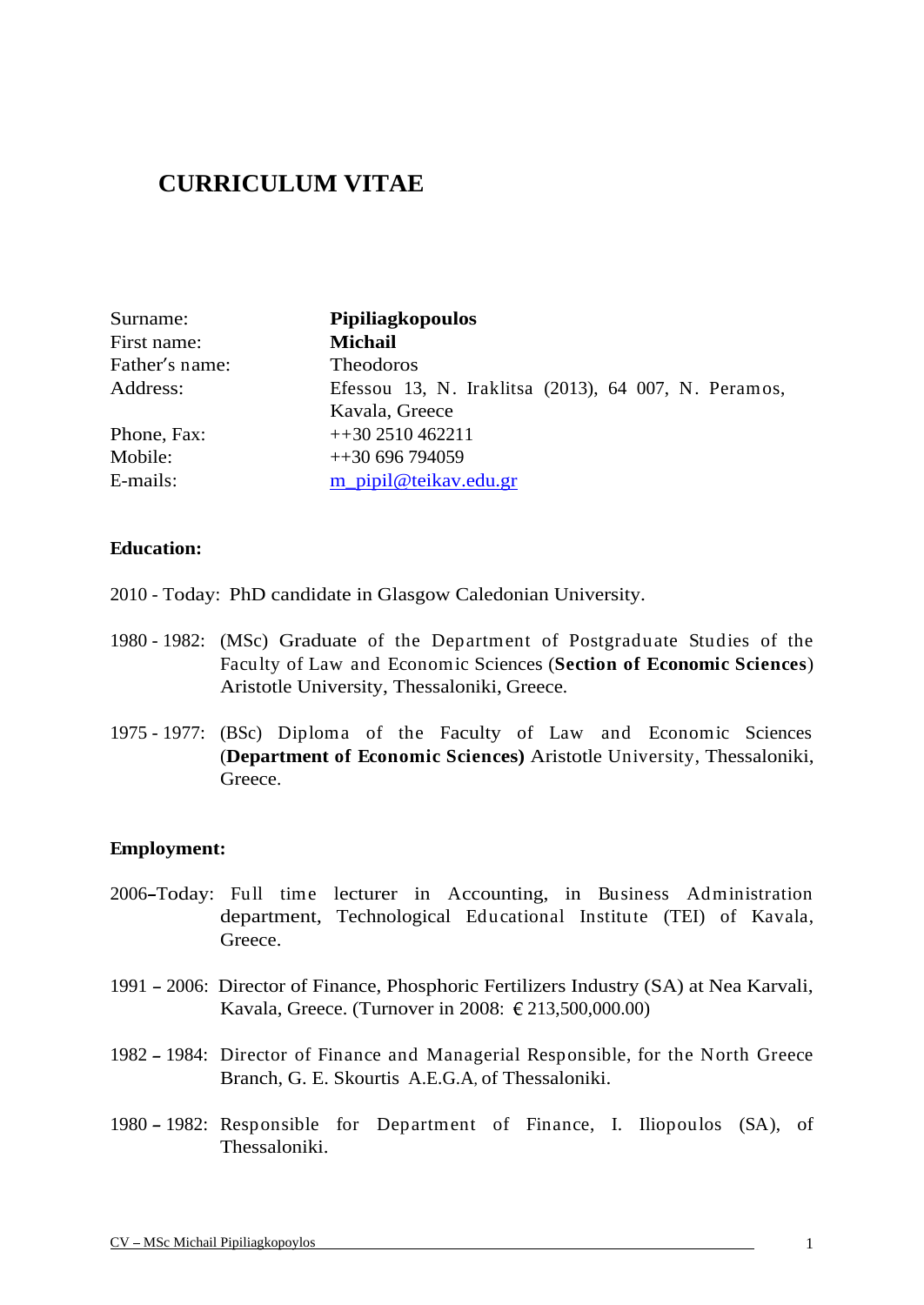- 1988 1993: Responsible for Vocational training in *Accounting*, Greek Productivity Center (EL.KE.PA.) (organised more than 40 seminars).
- 1985 2006: Part time Lecturer (academic staff) in Accounting, Cost Accounting, Managerial Accounting, Finance, in Business Administration department and Accountancy department, Technological Educational Institute (TEI) of Kavala.

## **Research:**

Research interests are in fields of:

- Finance **Finance Finance Finance Finance Finance Finance Finance Finance**
- General Accounting and the set of the set of the set of the set of the set of the set of the set of the set of the set of the set of the set of the set of the set of the set of the set of the set of the set of the set of t
- Cost Accounting
- Managerial Accounting
- Budgeting and the set of the set of the set of the set of the set of the set of the set of the set of the set of the set of the set of the set of the set of the set of the set of the set of the set of the set of the set of
- Internal and External Control
- IAS
- Reporting the contract of the contract of the contract of the contract of the contract of the contract of the contract of the contract of the contract of the contract of the contract of the contract of the contract of the

## **Teaching**

In undergraduate programmes, 25 years (1985 - 2010): *Business Administration*, TEI of Kavala, Greece **Courses:** 

- Accounting the contract of the contract of the contract of the contract of the contract of the contract of the contract of the contract of the contract of the contract of the contract of the contract of the contract of the
- 
- Cost Accounting Managerial Accounting
- Finance **Finance Finance Finance Finance Finance Finance Finance Finance**

## **Other Capabilities**

| Languages     | Greek (native), English (fluent)            |  |
|---------------|---------------------------------------------|--|
| Applications: | MS Office,<br>, Statistical packages<br>. . |  |

## **EU programmes participation:**

ETAP, AFECA (both networks are oriented in accounting practice and consist of more that 15 European Universities each)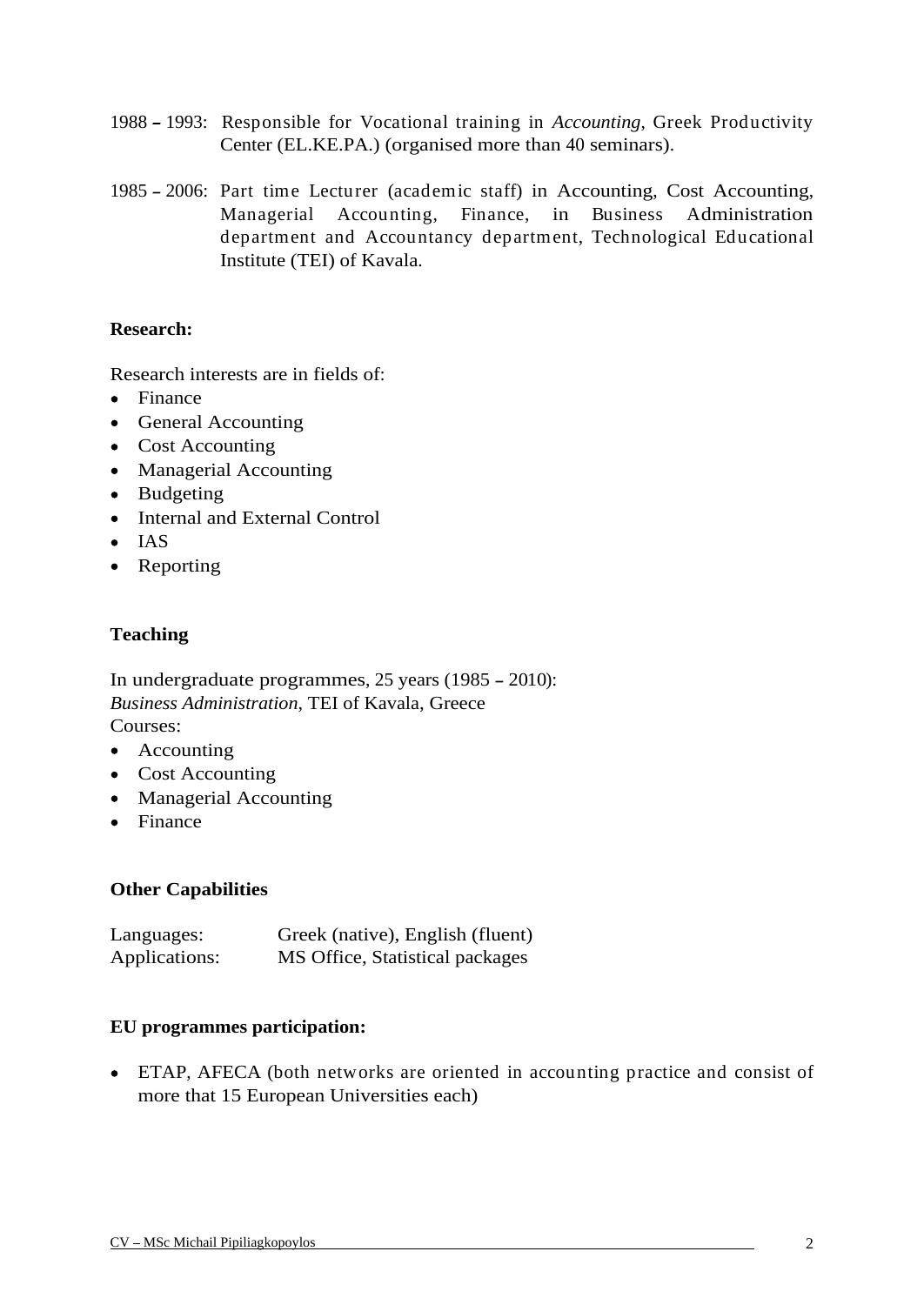## **Publications**

Mandilas, A., I. Floropoulos, M. Pipiliagkopoulos and G. Aggelakis (2008), EVA Reconsider for the Greek Capital Market , *Journal of European Research Studies*, Volume XII, Issue (2), pp. 111-130, ISSN 1108-2976, published by the University of Piraeus, Greece.

## **Conference Papers**

**1)** Mandilas, A., I. Floropoulos, M. Pipiliagkopoulos and G. Aggelakis (2008), EVA Reconsider for the Greek Capital Market , *Journal of European Research Studies*, Volume XII, Issue (2), pp. 111-130, ISSN 1108-2976, published by the University of Piraeus, Greece.

**2)** Maditinos, D., A. Mandilas, M. Pipiliagkopoulos and A. Passaportis (2009)**,** *A Cross Country Assessment of the Determinants of the XBRL Adoption*, 7 th International Conference on Accounting and Finance in transition – ICAFT 2009, 23–25 July 2009, Greenwich University, London, UK.

**3)** Pipiliagkopoulos, M., Nikolaidis.(2009), *Accounting Treatment for Construction-Type (long-term) Contracts: A comparative study between the IASB, US, UK and Greece,* ICABE 2009, Kavala Institute of Technology , 1-3 October, 2009.

**4)** Pipiliagkopoulos, M.,  $\check{Z}$ . Šević, D. Maditinos, *XBRL: A theoretical approach*, Management of International Business and Economic Systems, MIBES 2010, Kavala Institute of Technology and Larissa Institute of Technology, Kavala, June 4-6, 2010.

## **Indicative participations in seminars and workshops:**

- 1. AFECA, February 12 18, 2012, University of Novara, Italy.
- 2. AFECA, September 18 28, 2011, University of Insburg, Austria.
- 3. ETAP, March 13-20, 2011, University of Brno, Czech.
- 4. AFECA, September 26 October 29, 2010, University of Nuremberg, Germany.
- 5. ETAP, March 7-14, 2010, University of Tatampania, Huggary.
- 6. AFECA, October 17-27, 2009, Universite de Bretagne, France.
- 7. ETAP, March 8-15, 2009, University of Applied Sciences, Trier, Germany.